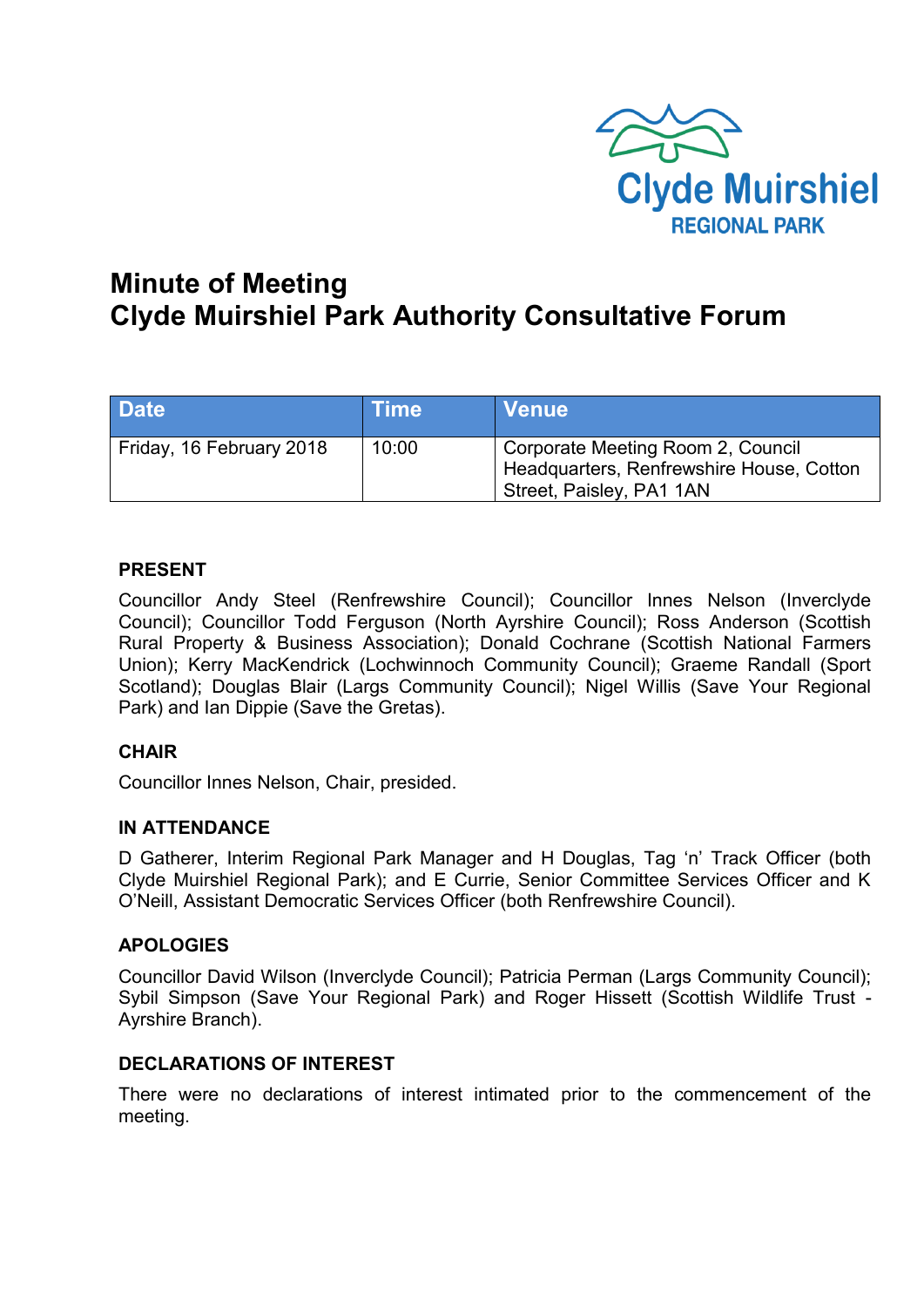#### 1 **MINUTE**

There was submitted the Minute of the meeting of the Consultative Forum held on 1 December 2017.

**DECIDED:** That the Minute be approved.

## 2 **MATTERS ARISING**

#### 2(a) **REPRESENTING CLYDE MUIRSHIEL REGIONAL PARK AT PUBLIC INQUIRIES**

Under reference to item 4 of the Minute of the meeting of this Consultative Forum held on 1 December 2017 it was noted that no responses had been received from planning officers in the three member councils; that the Head of Planning and Housing Services, Renfrewshire Council had not submitted a report on this matter to the Joint Committee which would meet following the Consultative Forum; and that the Chair had not had an opportunity to raise this matter with planning officers from Inverclyde Council.

It was proposed (i) that the Head of Planning and Housing Services, Renfrewshire Council be requested to submit a report on this matter to the next meeting of the Joint Committee to be held on 22 June 2018 and (ii) that the Chair raise this matter with planning officers from Inverclyde Council and report back to the next meeting of the Consultative Forum to be held on 22 June 2018. This was agreed.

## **DECIDED:**

(a) That the Head of Planning and Housing Services, Renfrewshire Council be requested to submit a report on this matter to the next meeting of the Joint Committee to be held on 22 June 2018; and

(b) That the Chair raise this matter with planning officers from Inverclyde Council and report back to the next meeting of the Consultative Forum to be held on 22 June 2018.

## 2(b) **MINUTE OF AGREEMENT**

Under reference to item 5 of the Minute of the meeting of this Consultative Forum held on 1 December 2017 it was noted that the Head of Planning and Housing Services, Renfrewshire Council had not submitted a report on the current position of the review of the Minute of Agreement to this meeting of the Consultative Forum.

It was proposed (i) that as this matter had been ongoing for some time, the Head of Planning and Housing Services, Renfrewshire Council be requested to submit a report relative to the current position of the review of the Minute of Agreement to the next meeting of the Consultative Forum to be held on 22 June 2018 and (ii) that the submission by some members of the Consultative Forum, which had been forwarded to the Head of Planning and Housing Services, Renfrewshire Council, in November 2016 be issued to all members of the Consultative Forum so that they were aware of proposed amendments to the Minute of Agreement and could consider this matter further. This was agreed.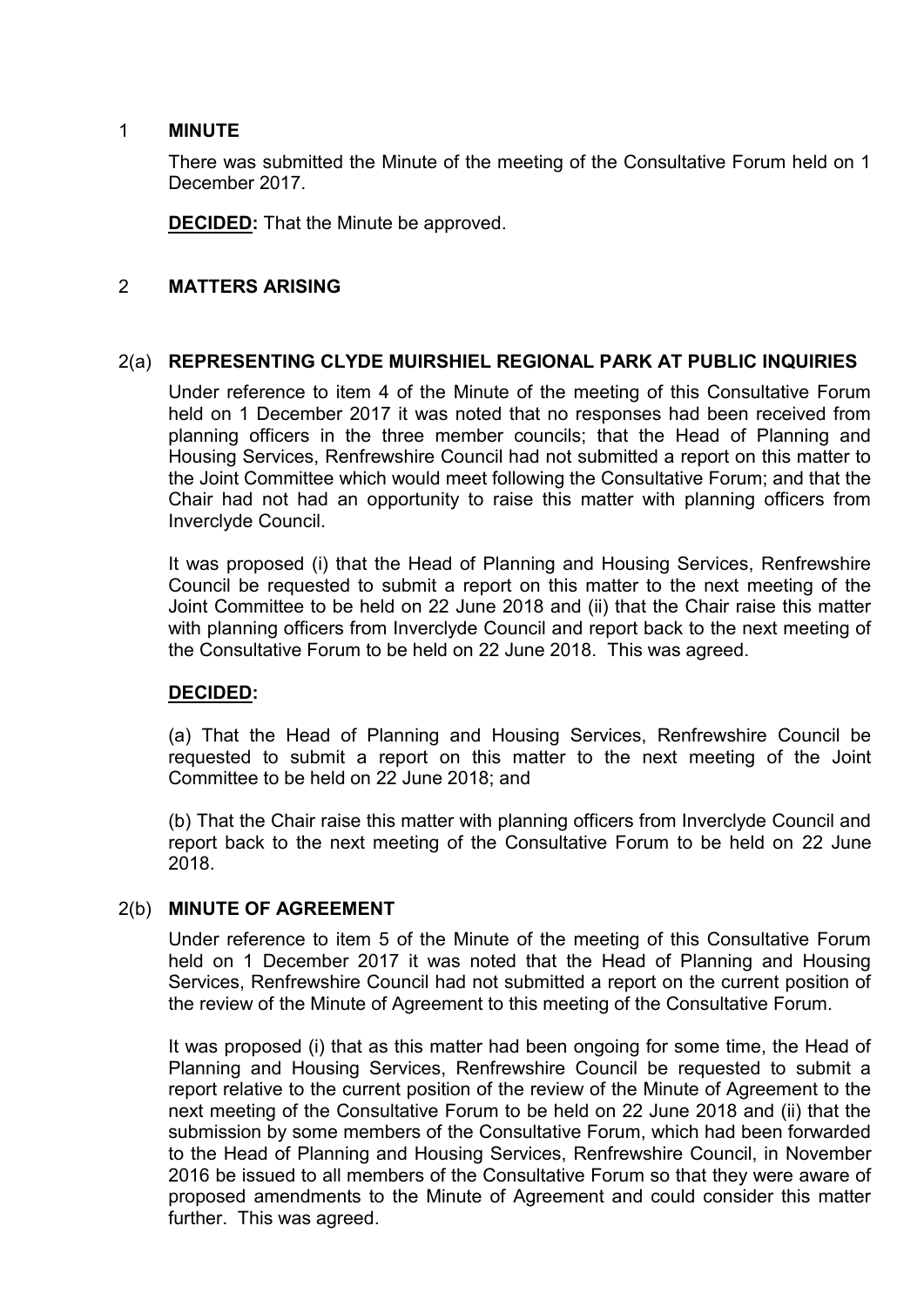## **DECIDED:**

(a) That as this matter had been ongoing for some time, the Head of Planning and Housing Services, Renfrewshire Council be requested to submit a report relative to the current position of the review of the Minute of Agreement to the next meeting of the Consultative Forum to be held on 22 June 2018; and

(b) That the submission by some members of the Consultative Forum, which had been forwarded to the Head of Planning and Housing Services, Renfrewshire Council, in November 2016 be issued to all members of the Consultative Forum so that they were aware of proposed amendments to the Minute of Agreement and could consider this matter further.

## 2(c) **PARK SIGNAGE**

Under reference to item 6 of the Minute of the meeting of this Consultative Forum held on 1 December 2017 Councillor Steel tabled information relative to 'The Friends of the Pentlands' which included the groups legal form; mission statement and purpose; membership and governance; ways of working and objectives.

It was proposed that Nigel Willis prepare a briefing note on the establishment of a 'Friends of Clyde Muirshiel Regional Park' group which would be issued to all members of the Consultative Forum and the Interim Regional Park Manager and that a special meeting of the Consultative Forum be held in April 2018 to consider this matter for submission to a future meeting of the Joint Committee for consideration. This was agreed.

It was further proposed that Ross Anderson invite the Chair of the Friends of Loch Lomond and Trossachs National Park to the special meeting of the Consultative Forum to give a presentation to members on the establishment of 'Friends of' groups. This was agreed.

## **DECIDED:**

(a) That Nigel Willis prepare a briefing note on the establishment of a 'Friends of Clyde Muirshiel Regional Park' group which would be issued to all members of the Consultative Forum and the Interim Regional Park Manager;

(b) That a special meeting of the Consultative Forum be held in April 2018 to consider this matter for submission to a future meeting of the Joint Committee for consideration; and

(c) That Ross Anderson invite the Chair of the Friends of Loch Lomond and Trossachs National Park to the special meeting of the Consultative Forum to give a presentation to members on the establishment of 'Friends of' groups.

## 2(d) **CYCLING CONSULTANCY**

Under reference to item 9 of the Minute of the meeting of this Consultative Forum held on 1 December 2017 it was noted that the Interim Regional Park Manager had not received any comments from Forestry Commission Scotland on the development of off-road cycling within the Regional Park.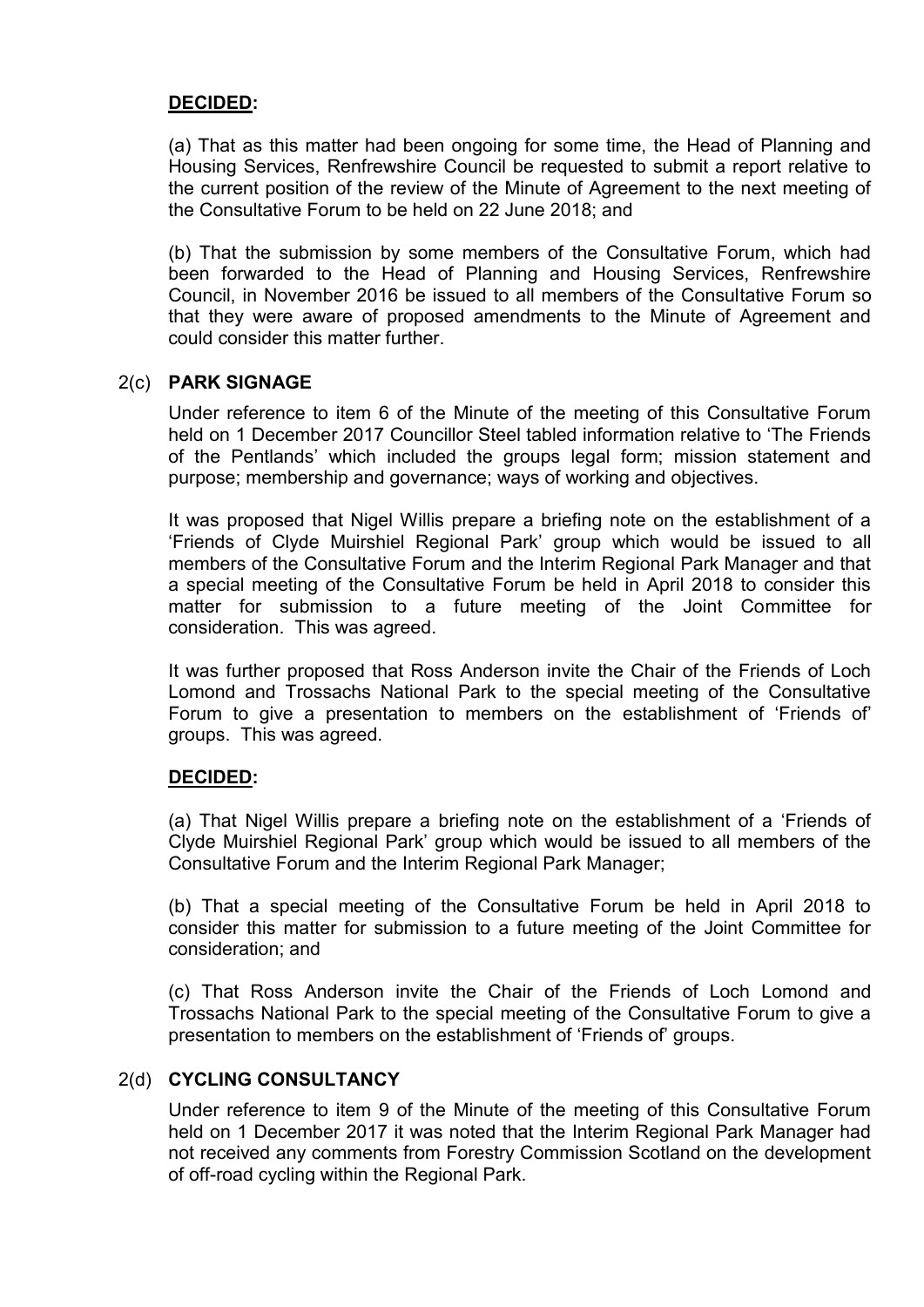It was proposed that the Interim Regional Park Manager contact Forestry Commission Scotland for their comments. This was agreed.

**DECIDED:** That the Interim Regional Park Manager contact Forestry Commission Scotland for their comments on the development of off-road cycling within the Regional Park.

#### 3 **FORESTRY APPLICATION IN CLYDE MUIRSHIEL REGIONAL PARK AND WILD LAND AREA - HALKSHILL AND BLAIRPARK**

Under reference to item 3 of the Minute of the meeting of this Consultative Forum held on 1 December 2017 Douglas Blair, Largs Community Council, advised the Forum of the up-to-date position in relation to the forestry application for Halkshill and Blairpark.

He intimated that no further information or correspondence had been received from Forestry Commission Scotland in relation to this matter.

**DECIDED:** That the up-to-date position be noted.

## 4 **GLAMPING PODS APPLICATION**

Nigel Willis and Kerry McKendrick advised that a planning application had been submitted to Renfrewshire Council by Webwise Properties Limited in relation to the installation of three glamping pods with associated access, parking and drainage at West Auchenhean, Auchenhean Road, Lochwinnoch.

It was noted that if there were any issues in relation to the road structure these would be raised by the roads division, Renfrewshire Council.

## **DECIDED:**

(a) That it be noted that a planning application had been submitted to Renfrewshire Council by Webwise Properties Limited in relation to the installation of three glamping pods with associated access, parking and drainage at West Auchenhean, Auchenhean Road, Lochwinnoch; and

(b) That it be noted that if there were any issues in relation to the road structure these would be raised by the roads division, Renfrewshire Council.

## 5 **TAG 'N' TRACK**

Hayley Douglas, the Tag 'n' Track Officer, Clyde Muirshiel Regional Park, gave a presentation updating members on all aspects of the Tag 'n' Track project.

**DECIDED:** That the presentation be noted.

## 6 **ANY OTHER COMPETENT BUSINESS**

There were no other competent items of business.

**DECIDED:** That it be noted that there were no other competent items of business.